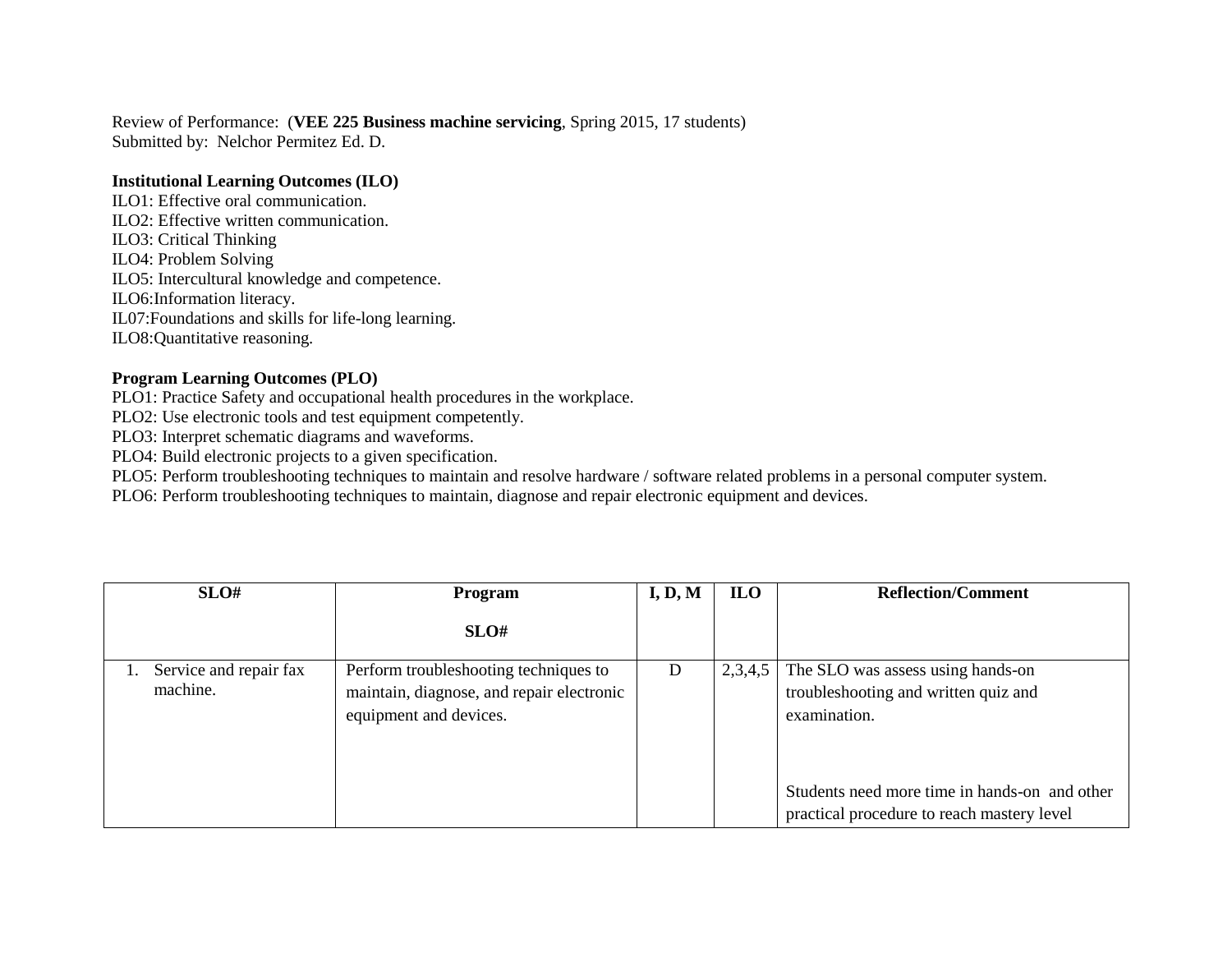|                                           |                                                                     |           |         | performance. Need to purchase additional dial<br>tone generator to practice more in fax special<br>features procedures. |                                               |
|-------------------------------------------|---------------------------------------------------------------------|-----------|---------|-------------------------------------------------------------------------------------------------------------------------|-----------------------------------------------|
|                                           |                                                                     |           |         | Letter Grade                                                                                                            | Number of student                             |
|                                           |                                                                     |           |         | $\mathbf{A}$                                                                                                            | $\overline{4}$                                |
|                                           |                                                                     |           |         | $\, {\bf B}$                                                                                                            | 10                                            |
|                                           |                                                                     |           |         | $\overline{C}$                                                                                                          | $\overline{3}$                                |
|                                           |                                                                     |           |         |                                                                                                                         |                                               |
|                                           |                                                                     |           |         |                                                                                                                         |                                               |
| 2. Service and repair                     | Perform troubleshooting techniques to                               | ${\bf D}$ | 2,3,4,5 | The SLO was assess using hands-on                                                                                       |                                               |
| computer printers<br>(laser and deskjet). | maintain, diagnose, and repair electronic<br>equipment and devices. |           |         | troubleshooting and written quiz and<br>examination.                                                                    |                                               |
|                                           |                                                                     |           |         |                                                                                                                         | Students need more time in hands-on and other |
|                                           |                                                                     |           |         | practical procedure to reach mastery level                                                                              |                                               |
|                                           |                                                                     |           |         | performance. Need to purchase inkjet printers                                                                           |                                               |
|                                           |                                                                     |           |         | for practice because what the class is using is<br>more on toner type printers.                                         |                                               |
|                                           |                                                                     |           |         | Letter Grade                                                                                                            | Number of student                             |
|                                           |                                                                     |           |         | $\mathbf{A}$                                                                                                            | $\overline{4}$                                |
|                                           |                                                                     |           |         | $\, {\bf B}$                                                                                                            | 11                                            |
|                                           |                                                                     |           |         | $\overline{C}$                                                                                                          | $\overline{2}$                                |
|                                           |                                                                     |           |         |                                                                                                                         |                                               |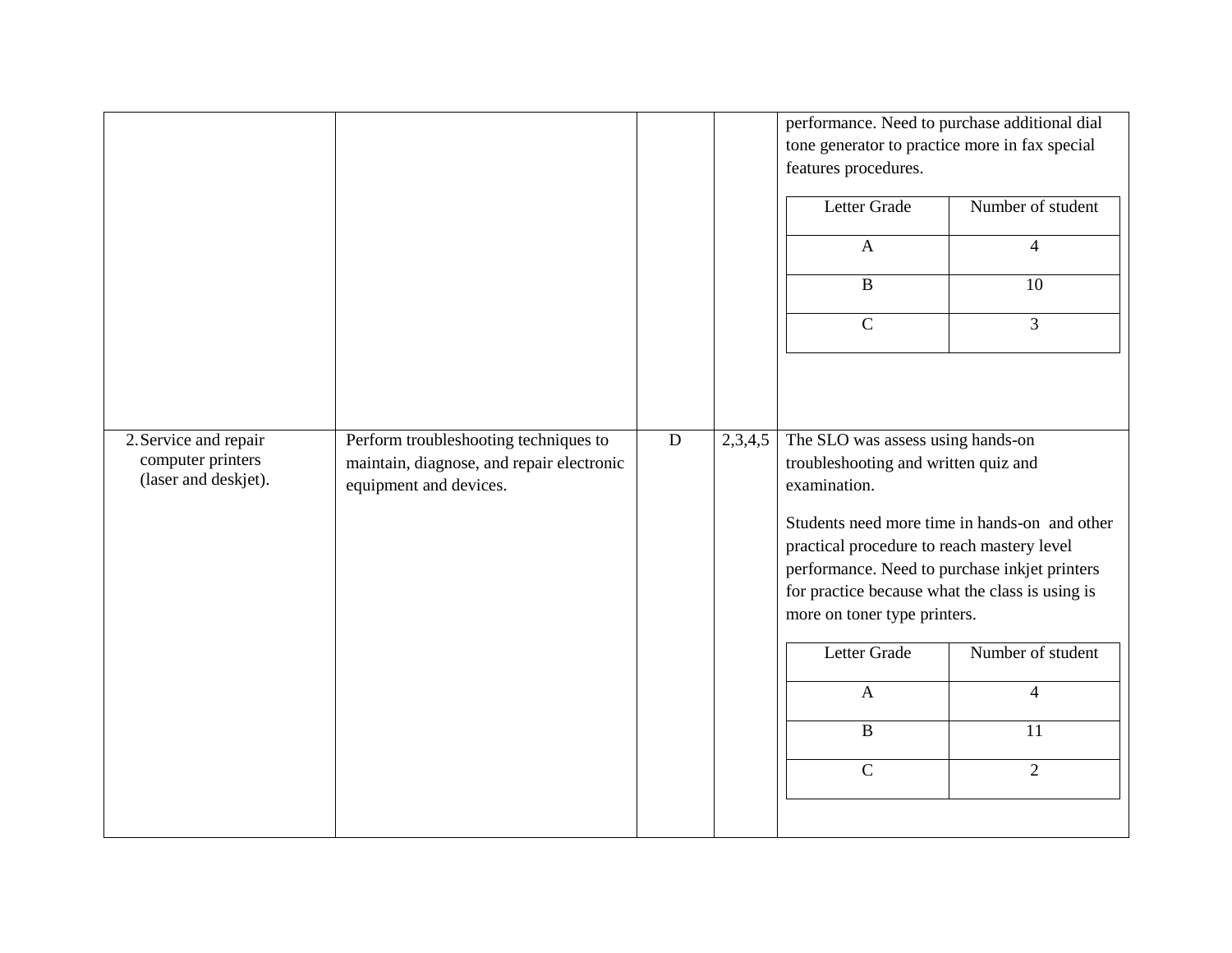|    | 3. Service and repair cash<br>registers. | Perform troubleshooting techniques to<br>maintain, diagnose, and repair electronic<br>equipment and devices. | $\mathbf{M}$ | 2,3,4,5 | The SLO was assess using hands-on<br>troubleshooting and written quiz and<br>examination.                                                     |                                                                                                                                                  |  |
|----|------------------------------------------|--------------------------------------------------------------------------------------------------------------|--------------|---------|-----------------------------------------------------------------------------------------------------------------------------------------------|--------------------------------------------------------------------------------------------------------------------------------------------------|--|
|    |                                          |                                                                                                              |              |         | practical procedure to reach mastery level<br>servicing cash registers.                                                                       | Students need more time in hands-on and other<br>performance. Need to purchase barcode type of<br>cash registers to cope up on new technology in |  |
|    |                                          |                                                                                                              |              |         | Letter Grade                                                                                                                                  | Number of student                                                                                                                                |  |
|    |                                          |                                                                                                              |              |         | $\mathbf{A}$                                                                                                                                  | 4                                                                                                                                                |  |
|    |                                          |                                                                                                              |              |         | $\, {\bf B}$                                                                                                                                  | 10                                                                                                                                               |  |
|    |                                          |                                                                                                              |              |         | $\mathbf C$                                                                                                                                   | 3                                                                                                                                                |  |
|    |                                          |                                                                                                              |              |         |                                                                                                                                               |                                                                                                                                                  |  |
| 4. | Service and repair<br>photocopiers.      | Perform troubleshooting techniques to<br>maintain, diagnose, and repair electronic<br>equipment and devices. |              | 2,3,4,5 | The SLO was assess using hands-on<br>troubleshooting and written quiz and<br>examination.                                                     |                                                                                                                                                  |  |
|    |                                          |                                                                                                              |              |         | Students need more time in hands-on and other<br>practical procedure to reach mastery level<br>performance. Actual troubleshooting and repair |                                                                                                                                                  |  |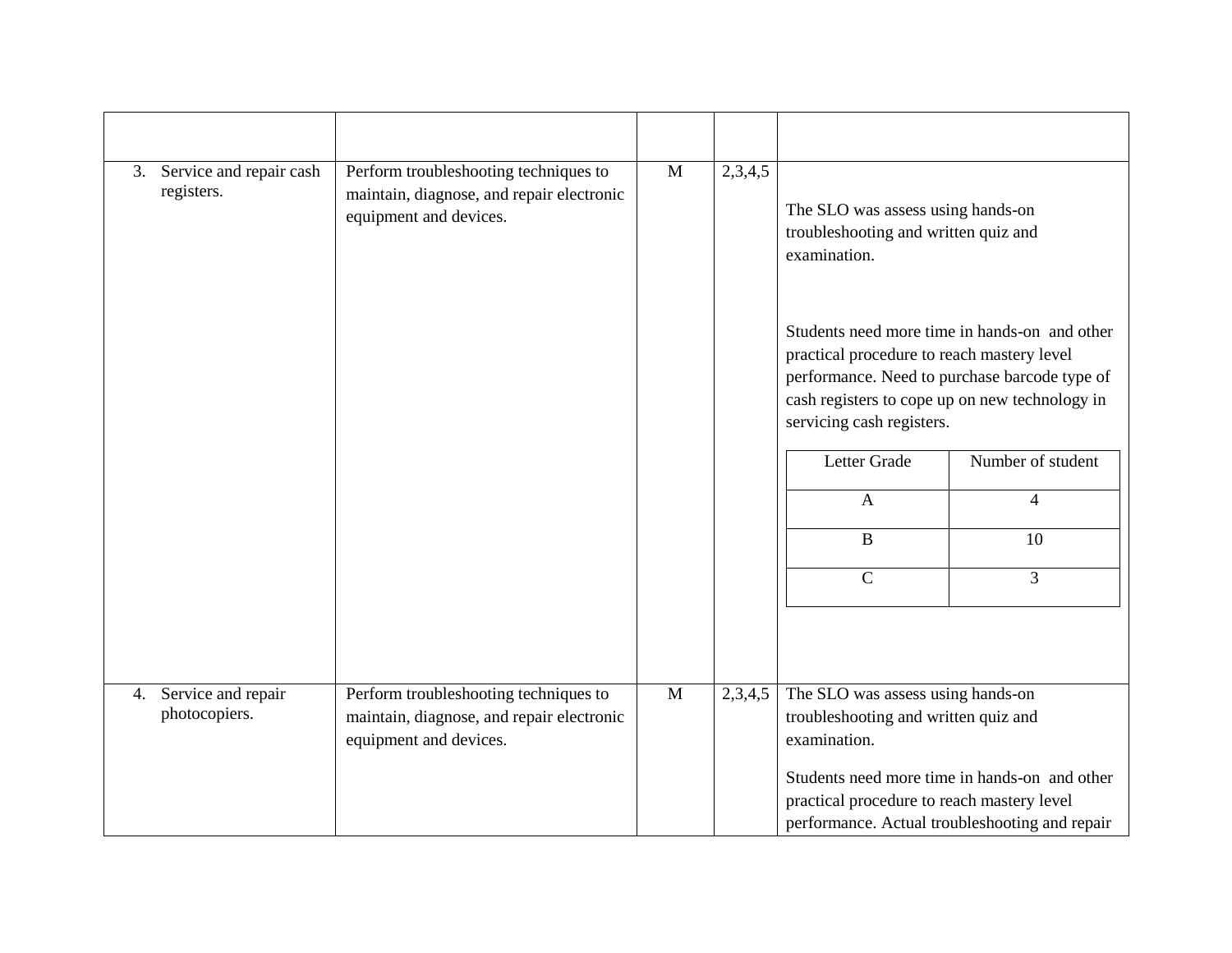|                                              |                                                                                                              |           |         | of COM-FSM printer is incorporated during the<br>hands-on and was successfully fix the problem.<br>(HR photocopier and Business division<br>photocopier, Math and science department)                                                                                                                                                                                                                                                                    |                   |  |
|----------------------------------------------|--------------------------------------------------------------------------------------------------------------|-----------|---------|----------------------------------------------------------------------------------------------------------------------------------------------------------------------------------------------------------------------------------------------------------------------------------------------------------------------------------------------------------------------------------------------------------------------------------------------------------|-------------------|--|
|                                              |                                                                                                              |           |         | Letter Grade                                                                                                                                                                                                                                                                                                                                                                                                                                             | Number of student |  |
|                                              |                                                                                                              |           |         | $\mathbf{A}$                                                                                                                                                                                                                                                                                                                                                                                                                                             | $\overline{5}$    |  |
|                                              |                                                                                                              |           |         | $\, {\bf B}$                                                                                                                                                                                                                                                                                                                                                                                                                                             | 9                 |  |
|                                              |                                                                                                              |           |         | $\mathbf C$                                                                                                                                                                                                                                                                                                                                                                                                                                              | 3                 |  |
|                                              |                                                                                                              |           |         |                                                                                                                                                                                                                                                                                                                                                                                                                                                          |                   |  |
|                                              |                                                                                                              |           |         |                                                                                                                                                                                                                                                                                                                                                                                                                                                          |                   |  |
| 5.<br>Service and repair<br>microwave ovens. | Perform troubleshooting techniques to<br>maintain, diagnose, and repair electronic<br>equipment and devices. | ${\bf D}$ | 2,3,4,5 | The SLO was assess using hands-on<br>troubleshooting and written quiz and<br>examination.<br>Students need more time in hands-on and other<br>practical procedure to reach mastery level<br>performance. During the hands-on student s<br>brought their defective microwave oven and was<br>able to repair it the common problem they<br>encounter is the high voltage capacitor and<br>thermal protection circuit.<br>Letter Grade<br>Number of student |                   |  |
|                                              |                                                                                                              |           |         |                                                                                                                                                                                                                                                                                                                                                                                                                                                          |                   |  |
|                                              |                                                                                                              |           |         | $\mathbf{A}$                                                                                                                                                                                                                                                                                                                                                                                                                                             | $\overline{4}$    |  |
|                                              |                                                                                                              |           |         | $\, {\bf B}$                                                                                                                                                                                                                                                                                                                                                                                                                                             | 10                |  |